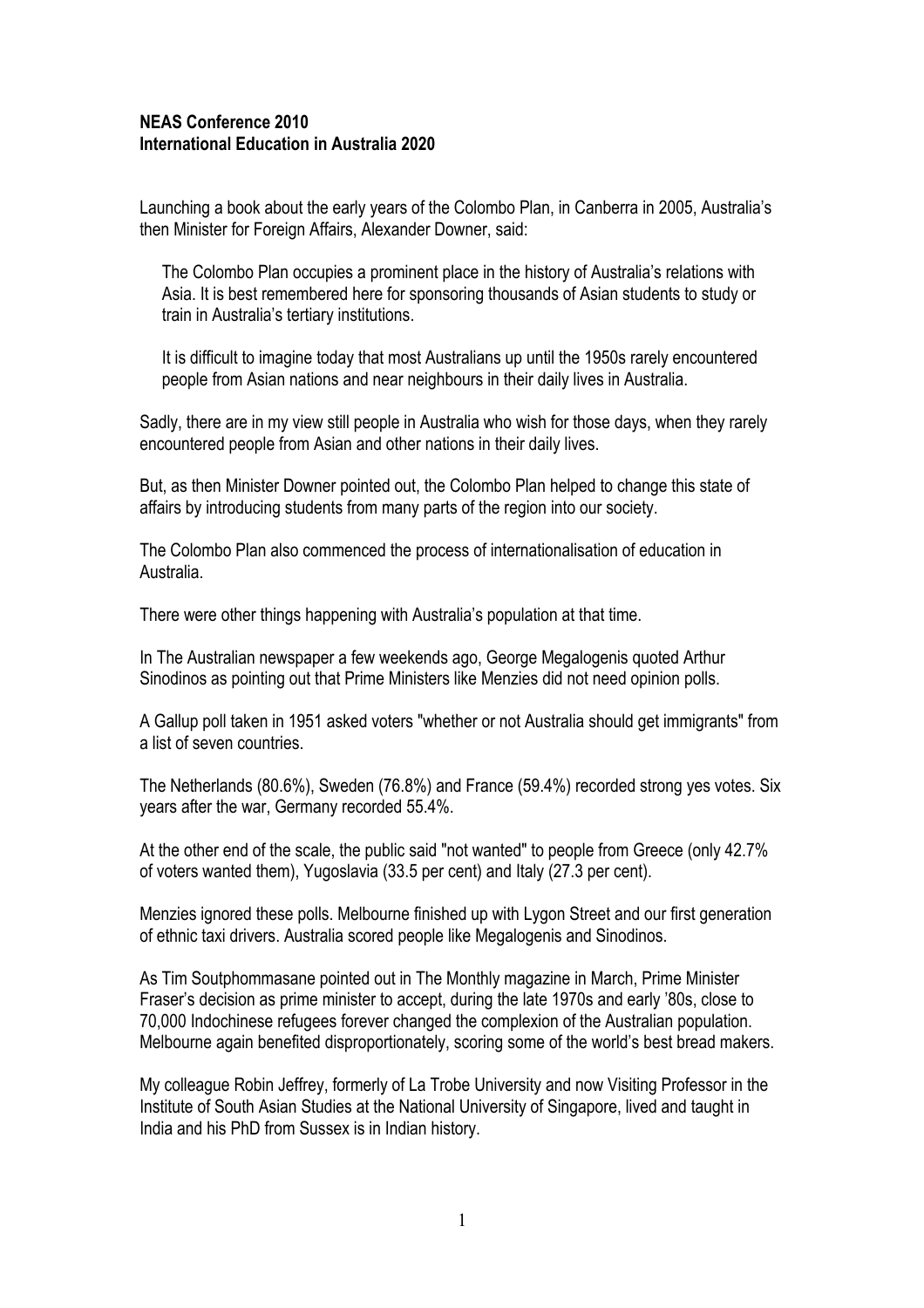In South China Morning Post in March, Robin asked whether foreign students would close Australia's Asia gap?

Australia, a country shaped by migration, is again being challenged to define itself by a new wave of migration from its giant Asian neighbours. How Australia deals with the new and different influx from China and India will also affect its political and strategic relations.

Reeling from a spate of violence against Indian students, Australia, where racism now is a dirty word, has engaged in soul searching, and the outcome might be a blessing in disguise. A deepening of relations with India that could follow might help to put more flesh and blood in the emerging political ties.

The Indian student presence could also solve the puzzle of Australia-India relations. For 50 years, Australian policymakers struggled to understand why Australia-India relations were not as rich as it seemed they ought to be. What was missing were people. But the influx of Indian students, most of them seeking permanent residency, should change this.

One view of Australia's future is as a calm centre for Asia. The large presence of students from Asia for the past 15 years provides substance for such a picture, especially now that the missing Indian link has arrived. And the fact that now about 250,000 young Indians and Chinese meet each year in Australia offers potential for ties and understanding that will drive the region's interactive future.

Of course, as Tony Adams, my predecessor as President of the International Education Association of Australia, has pointed out, they will in due course own the taxis and the convenience store franchises.

The diversity of Australia's higher education student population largely reflects the diversity of the Australian population.

In the Australian census in 2006, 22.2% of Australian residents were born overseas, and a further 6.9% did not say where they were born. The top five countries of birth (other than Australia) were England, New Zealand, China, Italy and Vietnam.

In the Australian census in 2006, 15.8% of Australian residents reported speaking a language other than English at home, and a further 5.7% did not report the language spoken at home. The top five languages spoken at home (other than English) were Italian, Greek, Cantonese, Arabic and Mandarin.

The Australian higher education student population, onshore in Australia, in 2008 was made up of

- Non indigenous Australians or Australian residents who speak English at home: 65.4%
- Non indigenous Australians or Australian residents who speak a language other than English at home: 11.8%
- Indigenous Australians: 0.9%
- New Zealanders: 0.7%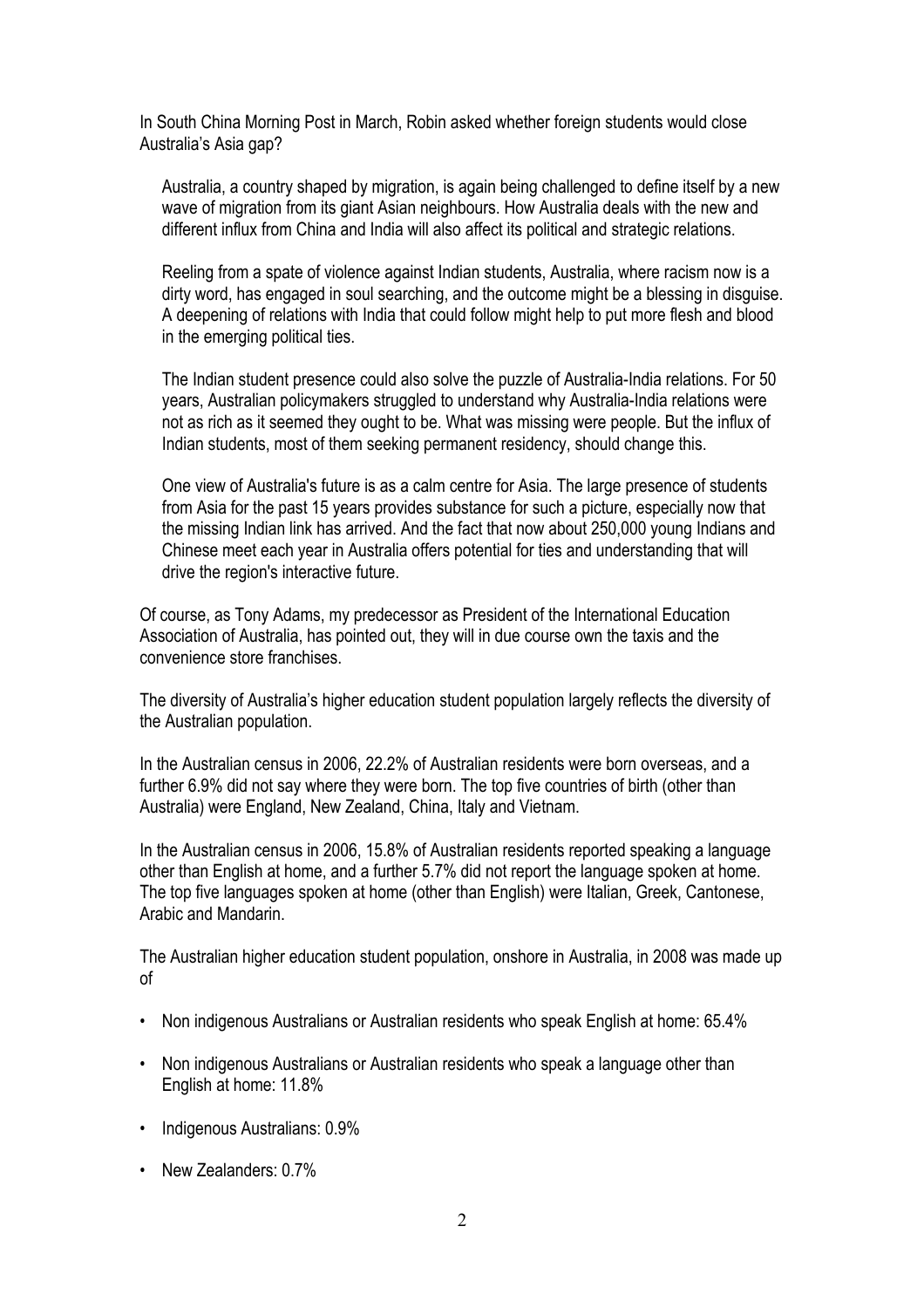• International students: 21.2%.

Internationalisation of education in Australia has contributed greatly to Australia's diversity.

International student mobility is Australia's greatest public diplomacy tool. There simply is no substitute for bringing young people here where they learn with us and from us and make up their own minds about Australia. But in Australia this explicit connection between education and the extension of international understanding is asserted only occasionally.

The benefits fall into two categories: creating a positive image for Australia and opening doors and exerting influence. Australian diplomats have successfully used the Australian alumni network to gain access and advance diplomatic objectives.

Australia also needs to show more serious interest in the region through, for example, more teaching of Asian languages (in fact, more teaching of any foreign languages would be ideal) and more encouragement to students to spend time studying at overseas universities through exchange programs.

Faced with an unbalanced flow of students into Australia, we are still learning how to reciprocate. Each year we send 6% of our own undergraduates overseas on study experiences and internships. 60% of these international study experiences are supported by university funds.

6% does not sound like a lot. It is in fact just over 8,000 students each year, compared with the 89,000 international students who arrived at our universities in 2009. But our 6% from Australia compares with 10% from the US, which is at least 50 years ahead of Australia in its development of a culture and tradition of study abroad.

We are building international research linkages and universities are backing those linkages with scholarships. In a survey of university International Directors early this year, 26 universities reported providing scholarships and stipends valued in aggregate at \$89.1 million to commencing international postgraduate research students These 26 universities in 2009 reported revenue of \$2.121 billion from their international student programs in Australia.

These 26 universities in 2009 spent \$89.1 million, the equivalent of 4.2% of revenue, on scholarships and stipends for commencing international postgraduate research students.

How big is 4.2%? It is a big number, higher than the 4.1% spent by universities on commissions.

Universities in 2009 spent more on scholarships and stipends for commencing international postgraduate research students than on agent commissions.

We are building campuses overseas. A 2009 survey by the Observatory on Borderless Higher Education identified 12 branch campuses overseas of Australian universities, operated by Charles Sturt, Curtin, Monash, Swinburne, CQUniversity, James Cook, Newcastle, Murdoch, Wollongong and RMIT universities, in countries such as South Africa, UAE, Kuwait, Malaysia, Singapore and Vietnam.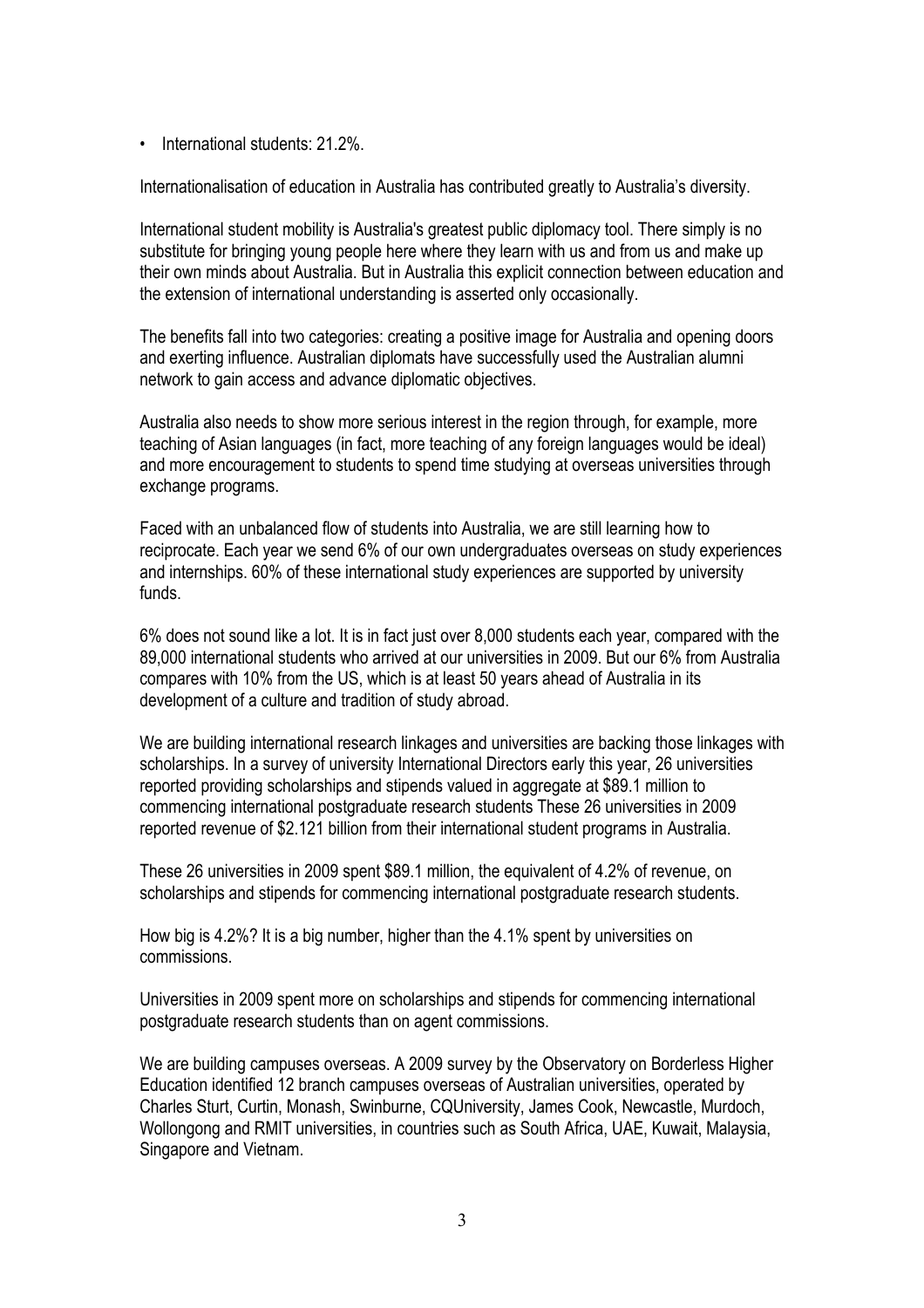There is no doubt that international education has been good for Australia's economy.



The definitive source on the economic impact of Australia's exports of education services is a Reserve Bank Bulletin in June 2008.

Since 1982, education services exports have grown at an average annual rate of around 14 per cent in volume terms, with their share in the value of total exports increasing from less than 1 per cent to almost 6 per cent in 2007. They have now displaced leisure travel services as Australia's largest service export. Indeed, education exports are now Australia's third largest export, behind only coal and iron ore.

From data supplied by the Australian Bureau of Statistics (ABS), the chart puts the value of education as an export for Australia into context. Education in 2008/09 was Australia's fourth largest export, behind coal, iron ore and gold, and the only one of Australia's top exports that captures Australia as more than a quarry with a view, a term first used by George Megalogenis.

ABS in February 2010 reported the value of Australia's education exports to be \$17.7 billion for 2009, and up from fourth to third again.

From time series data published by ABS, the chart compares the value to Australia of tourism and education as exports over a period of 50 years.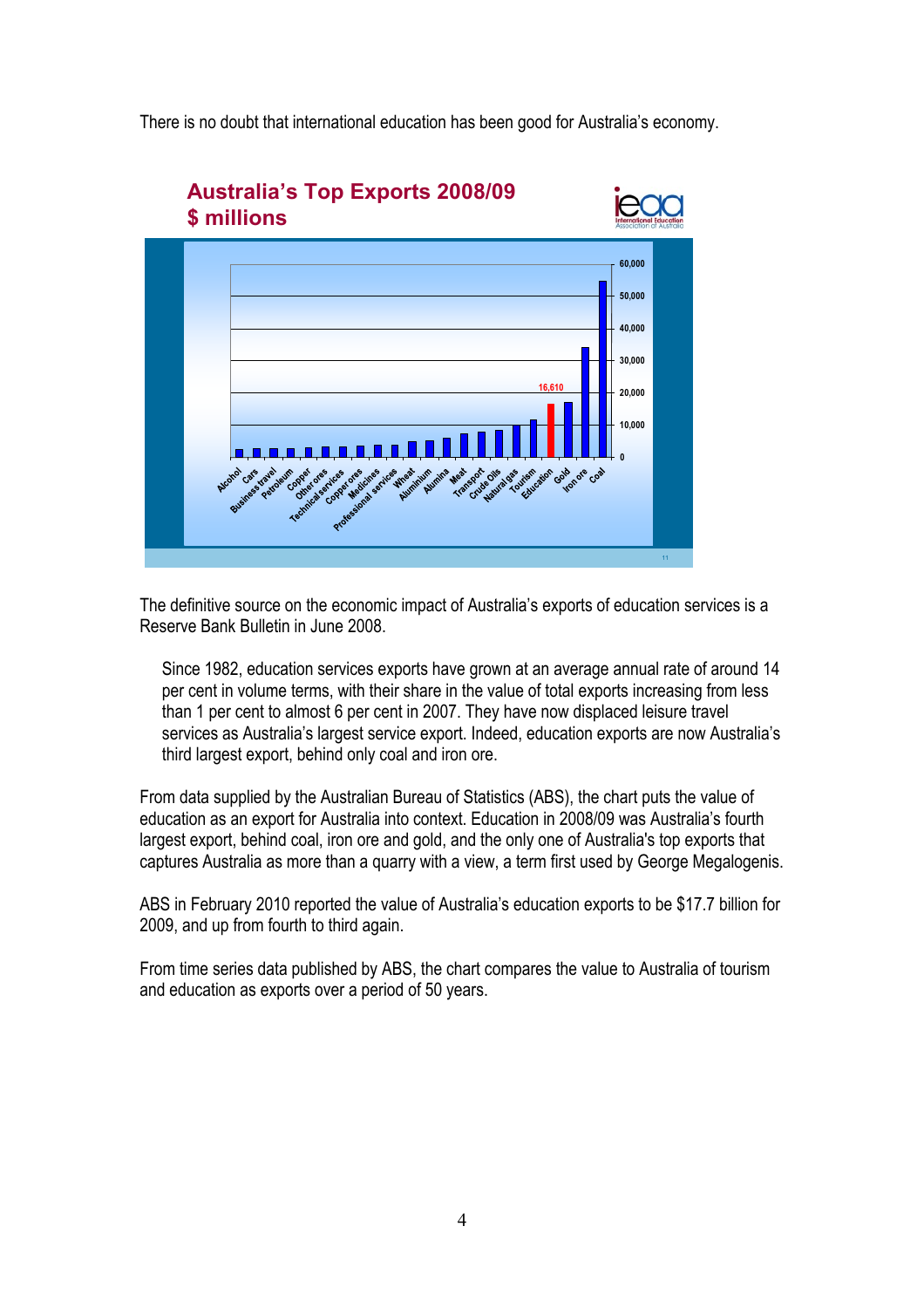

Access Economics P/L studied **The Australian education sector and the economic contribution of international students** for the Australian Council for Private Education and Training in 2009 and reported on the employment impact of Australia's international student program.

International student expenditure in Australia contributes to employment in the Australian economy. It is estimated to have generated just over 122,000 FTE positions in the Australian economy in 2007-08, with 33,482 of these being in the education sector. Total student related expenditure (spending by students and visiting friends and relatives) generates a total of 126,240 FTE positions.

With 10.8 million employed persons in Australia in March 2009, Australia's international student program increased employment in Australia by about 1.2%.

International students do not drag standards down. International students perform academically just as well as Australian students. This has been the consistent finding in three studies over 12 years of students in Australian universities, suggesting that Australian universities are attracting talented international students to Australia, are setting entry standards at about the right levels and are achieving successful outcomes in educating these international students.

Most recently, in a 2008 study of Group of 8, 195,694 students in 2007 passed 91.8% of what they attempted. The 46,812 international students on campus in Australia passed 91.6% of what they attempted, and did just as well as the 140,903 Australian students, who passed 92.0%. The 7,939 international students offshore, resident outside Australia but studying at a Go8 university, including those at offshore campuses and those international students studying by distance or online, passed 89.2% of what they attempted.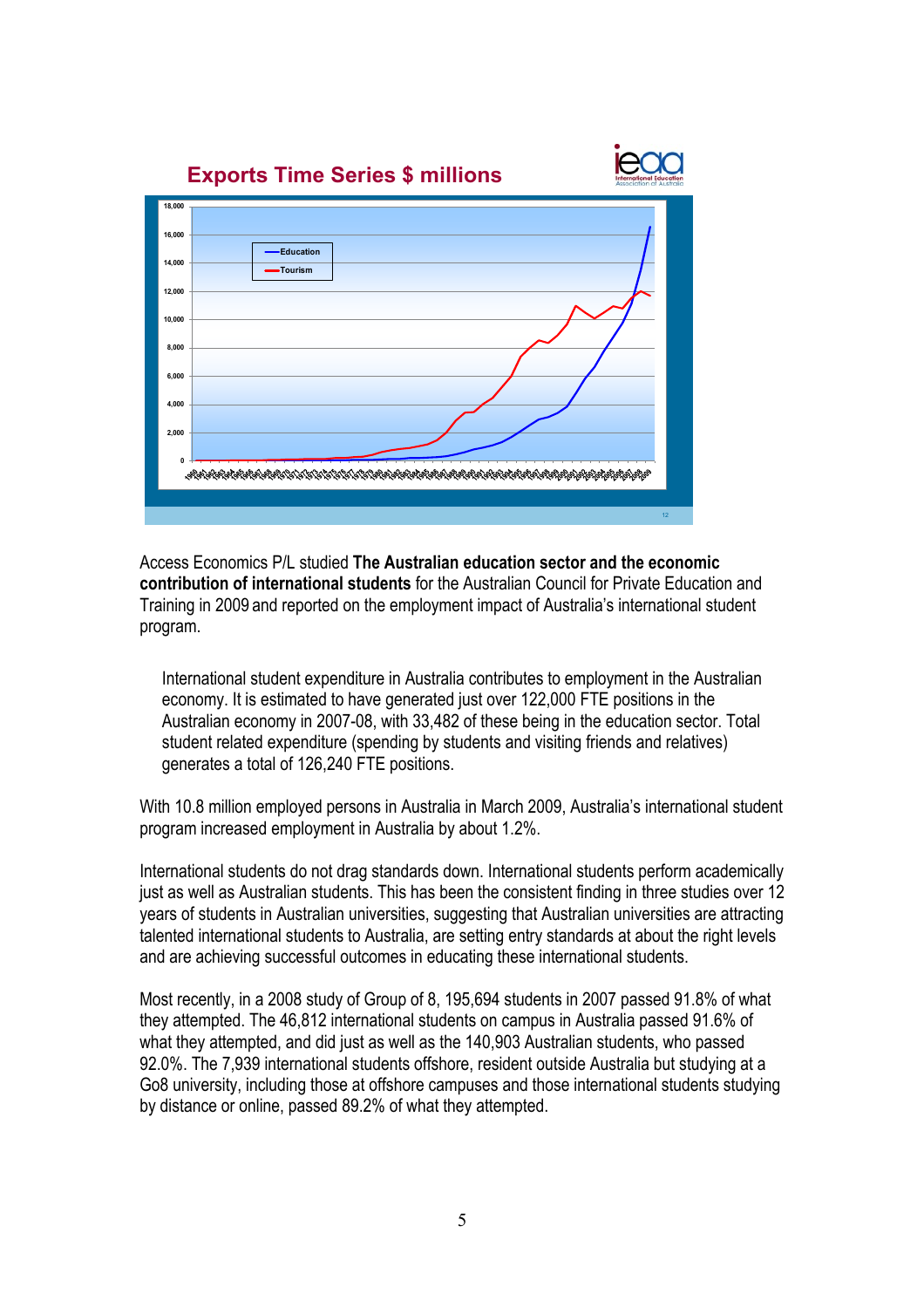

In terms of student progress rates

- women did better than men
- postgraduate coursework students did better than undergraduates
- international students on campus in Australia did as well as Australian students and did better than international students offshore.

The chart compares the student progress rates for these seven groups with the total population.

A study of retention and attrition in 32 Australian universities in 2008 found that international students stayed the course better than Australian students.

The study looked at retention and attrition for 485,983 students in 32 Australian universities in 2006. The retention figure was 89.5%: that is, 89.5% of students either completed the course in 2006 or continued to 2007. Conversely the attrition figure was 10.5%: that is, 10.5% of students dropped out.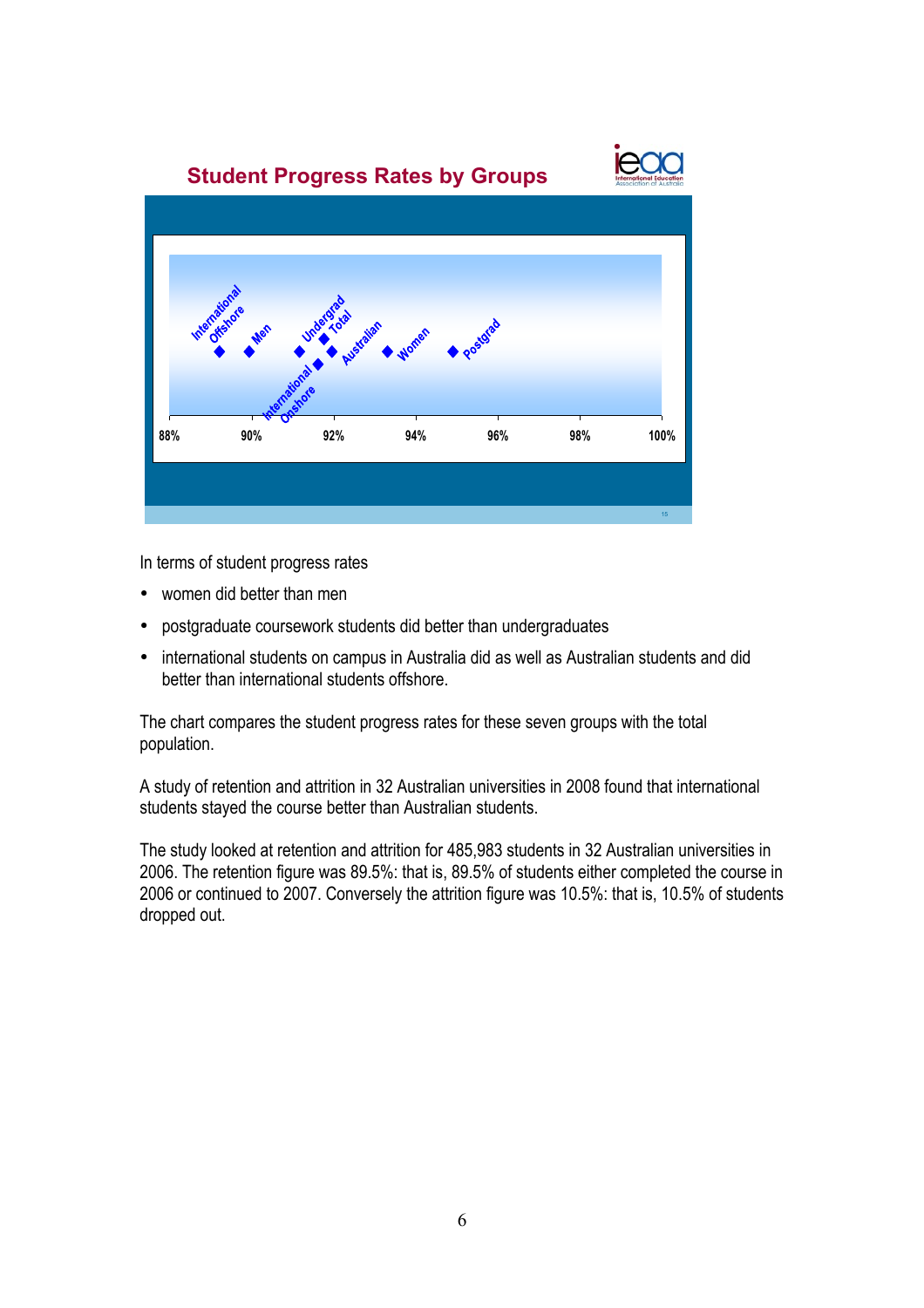

In staying the course

- women did better than men: 9.9% of female students dropped out, staying the course better than male students, 11.2% dropped out
- undergraduates did better than postgraduate coursework students: 10.4% of undergraduate students dropped out, staying the course better than postgraduate coursework students, 11.5% dropped out
- international students did better than Australian students: 7.6% of the 102,686 international students dropped out, staying the course better than the 383,297 Australian students, 11.3% of whom dropped out.

The chart compares the attrition rates for these six groups with the total population.

What is also evident from studies of retention and attrition is that combined domestic and international drop outs cost Australian universities about \$1b annually in lost revenue. Every percentage point that we can reduce attrition by, universities save \$100 million each year. There are some things we need to pay more attention to.

Gender needs to be on the agenda.

In the 2008 study of comparative academic performance, female students in 2007 passed 93.3% of what they attempted and did better than male students, who passed 89.9%.

In the 2008 study of attrition and retention, 9.9% of female students dropped out, staying the course better than male students; 11.2% dropped out.

In terms of outgoing international student mobility, the study of 2007 found that women dominated all types of international study experiences.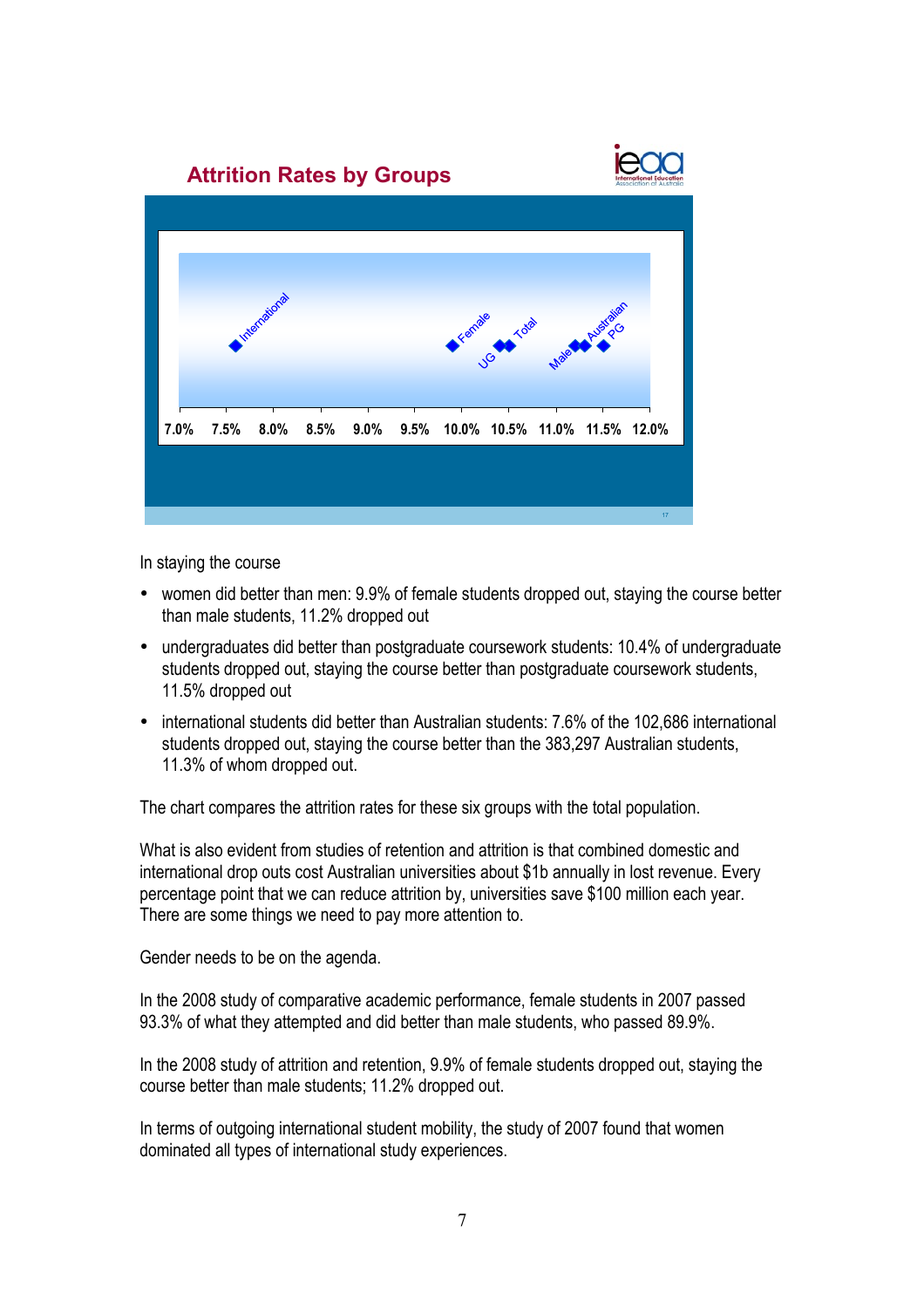A comment on the gender agenda suggests that *girls do better than boys* to the extent that, in any research on outcomes of higher education, it may be that a cohort dominated by women will do better than a cohort dominated by men.

But, when we look at the relative academic performance of international students, we must be careful. We should not presume that students in pathways to higher education are developing their English language proficiency to the point where their English is good enough for university studies.

In studies of performance analysed by English language channels, which understandably are tightly held by universities, there can be a problem where it is presumed that a student in a pathway to higher education will have enhanced English language skills.

Only around 20% of international students are tested on their English language ability at the point of entry to higher education.

Students who demonstrate their English competence though IELTS or TOEFL outperform academically at the end of the first year of higher education, as do international students who are native English speakers, or for whom English has been the language of instruction or who have achieved in English in an overseas education system.

Importantly, students from English for academic purposes courses taught by Australian English language centres onshore with direct entry to university programs outperform academically at the end of the first year of higher education.

But the underperformance comes from students who have articulated from foundation or diploma or TAFE programs, or from school in Australia, where there appears to be a presumption that a student entering such a pathway, for example as a modest user of English, will emerge from the program as a competent user of English. Simply, we must be careful.

Rapid growth in the noughties in education as an export for Australia was unsustainable.

The lived experiences of international students in some cases have been less than they expected with social, welfare and integration issues. There has been damage to Australia's reputation and brand. There has been a skewing of international education, away from a focus on delivering high quality Australian qualifications, towards an emphasis on education as a quick pathway to migration. While these problems have been focused on specific pockets in the private vocational education and training sector, it will be the Australian international education brand overall that is tarnished.

In the noughties, numbers of international student commencements in private vocational education and training doubled every two years, fueled by education as a shortcut to migration. Perhaps the most telling indicator of an unbalanced industry was that numbers of higher education students as a proportion of Australia's international student program dropped from 47% in 2005 to 39% in 2007 and 32% in 2009.

With Australia's brand damaged, the international student program is rapidly headed for a period of rationalisation and restructuring. Numbers of applicants are dropping, the student visa mindset is toughening, more onerous requirements for skilled migration are putting a stop to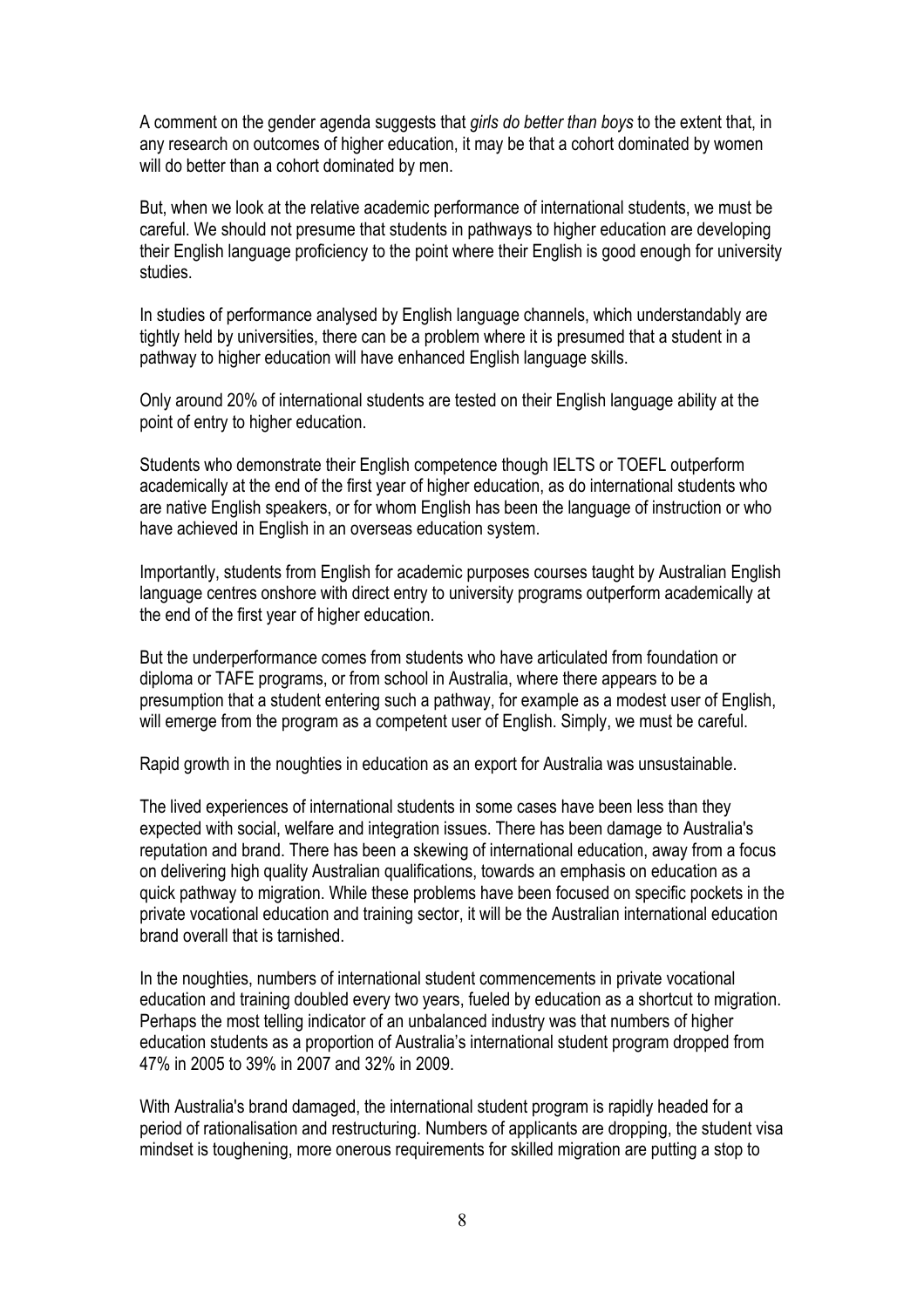education as a shortcut to migration and Australia's currency is doing its export industries no favours.

In 2020, international education as an export industry for Australia could be worth 22 billion dollars, in real terms about the same as in 2009. But if we want our international student program to stay the same, lots of things will have to change.

We will need to have learnt the lessons of the noughties. No more unsustainable growth. No more damage to our reputation and brand. No more skewing of international education, away from a focus on delivering high quality Australian qualifications, towards an emphasis on education as a quick pathway to migration. Improvement in the lived experiences of international students.

Australia's international education business models, particularly in higher education, and in pathways to higher education, including ELICOS, remain essentially sound.

The industry in 2007 modeled that demand for international higher education places in Australia would grow at a little over 4% per year to 2010, then at 3% to 2015, then slower again. Growth in demand has been much faster, with three semesters of double-digit growth in enrolments in higher education in 2009 and 2010.

Even with the inevitable slowing in demand over the next few semesters, demand should still hit the projected 260,000 by 2020, from 203,000 at the end of 2009. At 260,000 in 2020, many universities will have reached the limit of their appetites and capacities for international students.

As demand for international higher education places in Australia exceeds the appetites and capacities of Australian universities to supply places for international students, private providers will need to play a bigger role in higher education. The focus of those private providers will be on the provision of Australian degree qualifications, to a domestic and international cohort. Private providers have been easy targets of late, but Australia will not achieve the Bradley reforms and will not sustain a comprehensive international education industry without them.

I said earlier that numbers of higher education students as a proportion of Australia's international student program dropped from 47% in 2005 to 39% in 2007 and 32% in 2009. Numbers of ELICOS students as a proportion of all international students since 2002 have been steadily around 21% to 23% of the international student population.

If numbers of higher education students as a proportion of Australia's international student program are at 40% in 2020, and if there are 260,000 international students in higher education, we can calculate that there are 650,000 international students in Australia in 2020, from 632,000 at the end of 2009, and we have the beginning of a sketch of what a restructured and rationalised international student program in Australia might look like in 2020.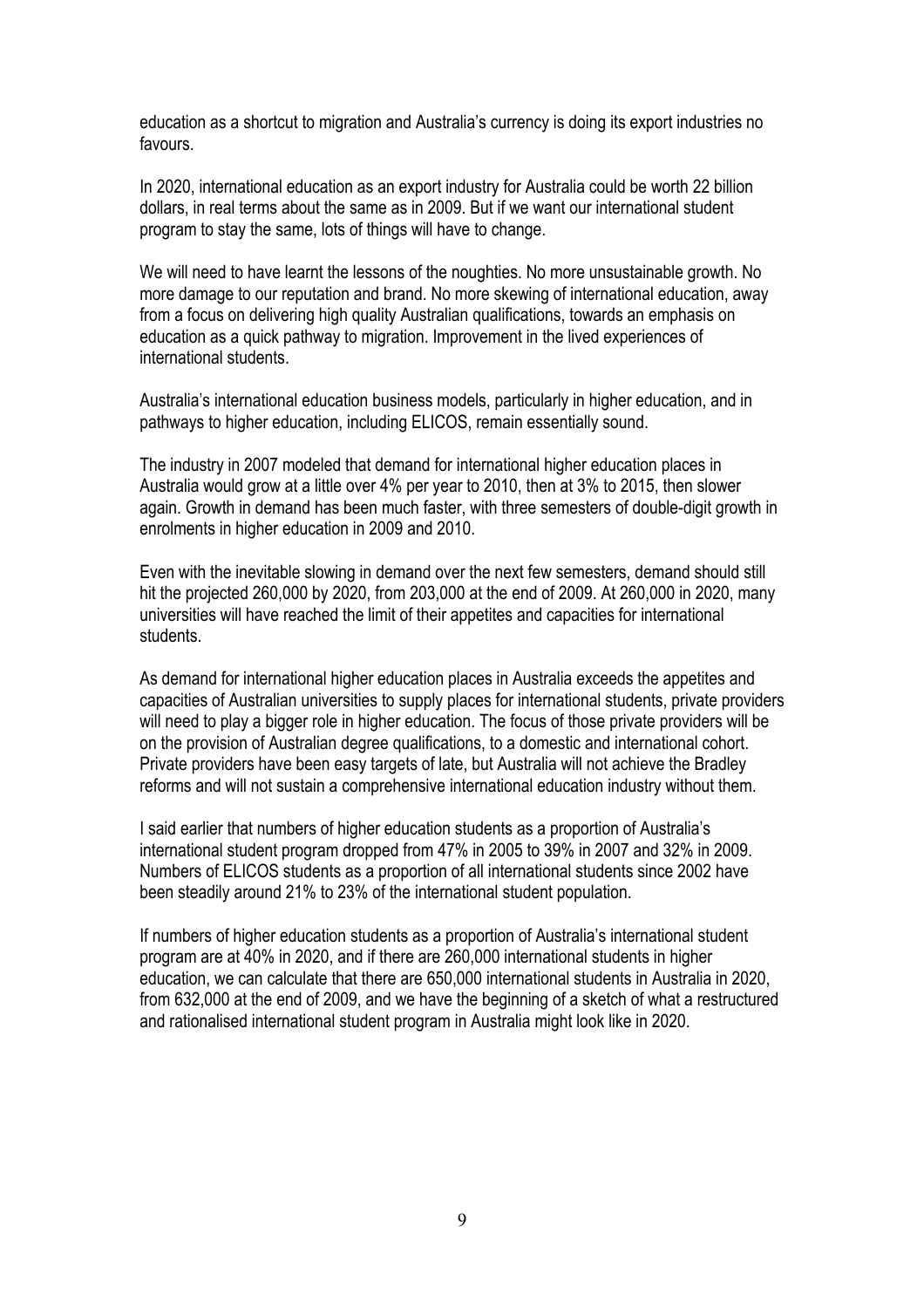The table shows the situation at the end of 2009.

| <b>Sector</b>           | 2009    | 2009 % |
|-------------------------|---------|--------|
| <b>Higher Education</b> | 203,324 | 32%    |
| Private VET             | 199,269 | 32%    |
| <b>TAFE</b>             | 33,206  | 5%     |
| <b>ELICOS</b>           | 135,141 | 21%    |
| Schools                 | 27,506  | 4%     |
| Other                   | 33,489  | 5%     |
| <b>Total</b>            | 631,935 | 100%   |
|                         |         |        |

The situation in 2020 might be as in the following table.

# ieaa

 $\bullet$ 

#### **Australia in 2020**

| <b>Sector</b>           | 2020    | 2020 % |
|-------------------------|---------|--------|
| <b>Higher Education</b> | 260,000 | 40%    |
| Private VET             | 129,000 | 20%    |
| <b>TAFE</b>             | 36,000  | 6%     |
| <b>ELICOS</b>           | 147,000 | 23%    |
| Schools                 | 36,000  | 6%     |
| Other                   | 42,000  | 6%     |
| <b>Total</b>            | 650,000 | 100%   |
|                         |         |        |
|                         |         |        |
|                         |         |        |
|                         |         |        |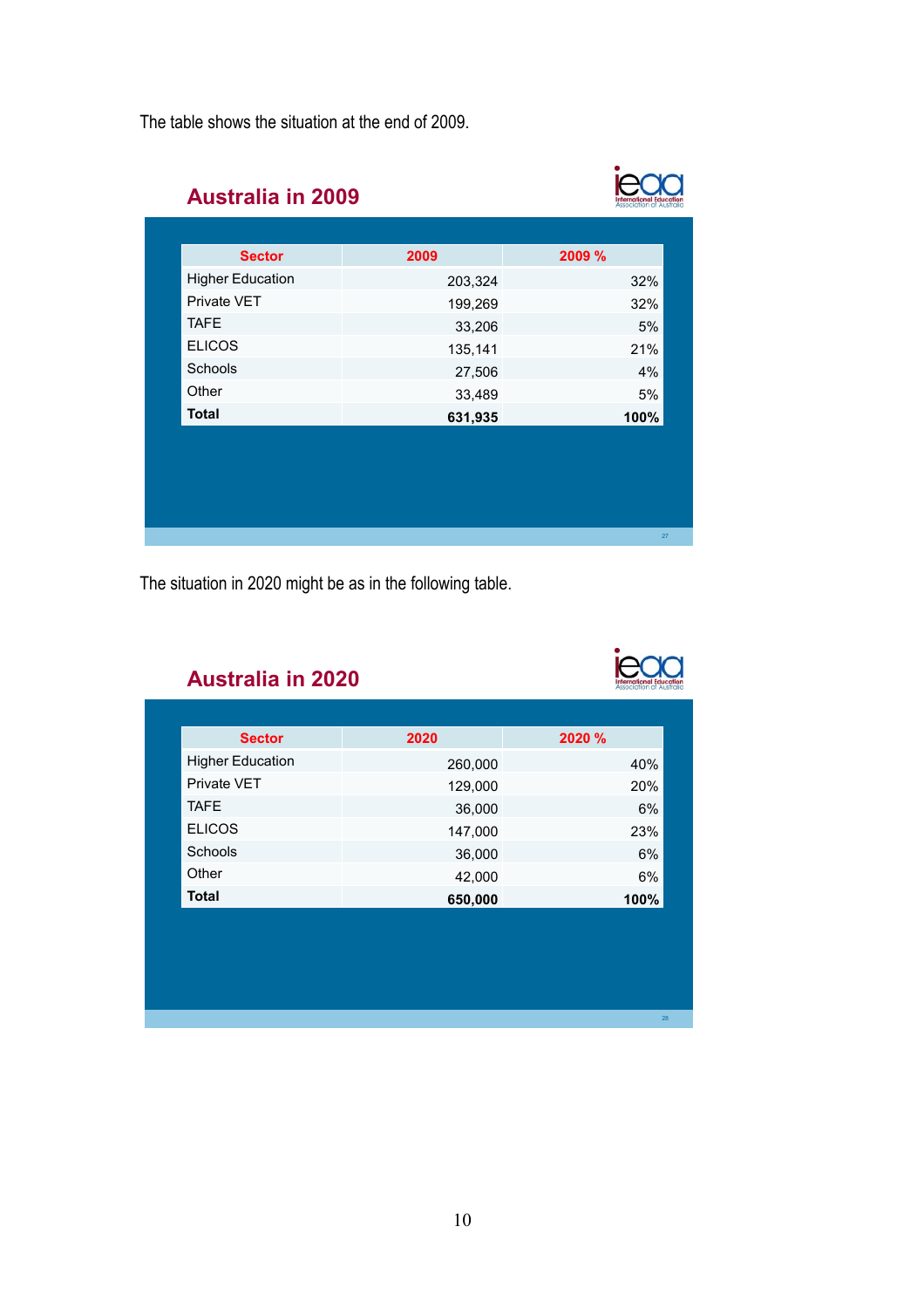Putting those two tables together, we have the following comparison

# ieaa

29

## **2009 and 2020**

| <b>Sector</b> | 2009    | 2009 % | 2020    | 2020 % |
|---------------|---------|--------|---------|--------|
| Higher Ed     | 203,324 | 32%    | 260,000 | 40%    |
| Private VET   | 199,269 | 32%    | 129,000 | 20%    |
| <b>TAFE</b>   | 33,206  | 5%     | 36,000  | 6%     |
| <b>ELICOS</b> | 135,141 | 21%    | 147,000 | 23%    |
| Schools       | 27,506  | 4%     | 36,000  | 6%     |
| Other         | 33,489  | 5%     | 42,000  | 6%     |
| <b>Total</b>  | 631,935 | 100%   | 650,000 | 100%   |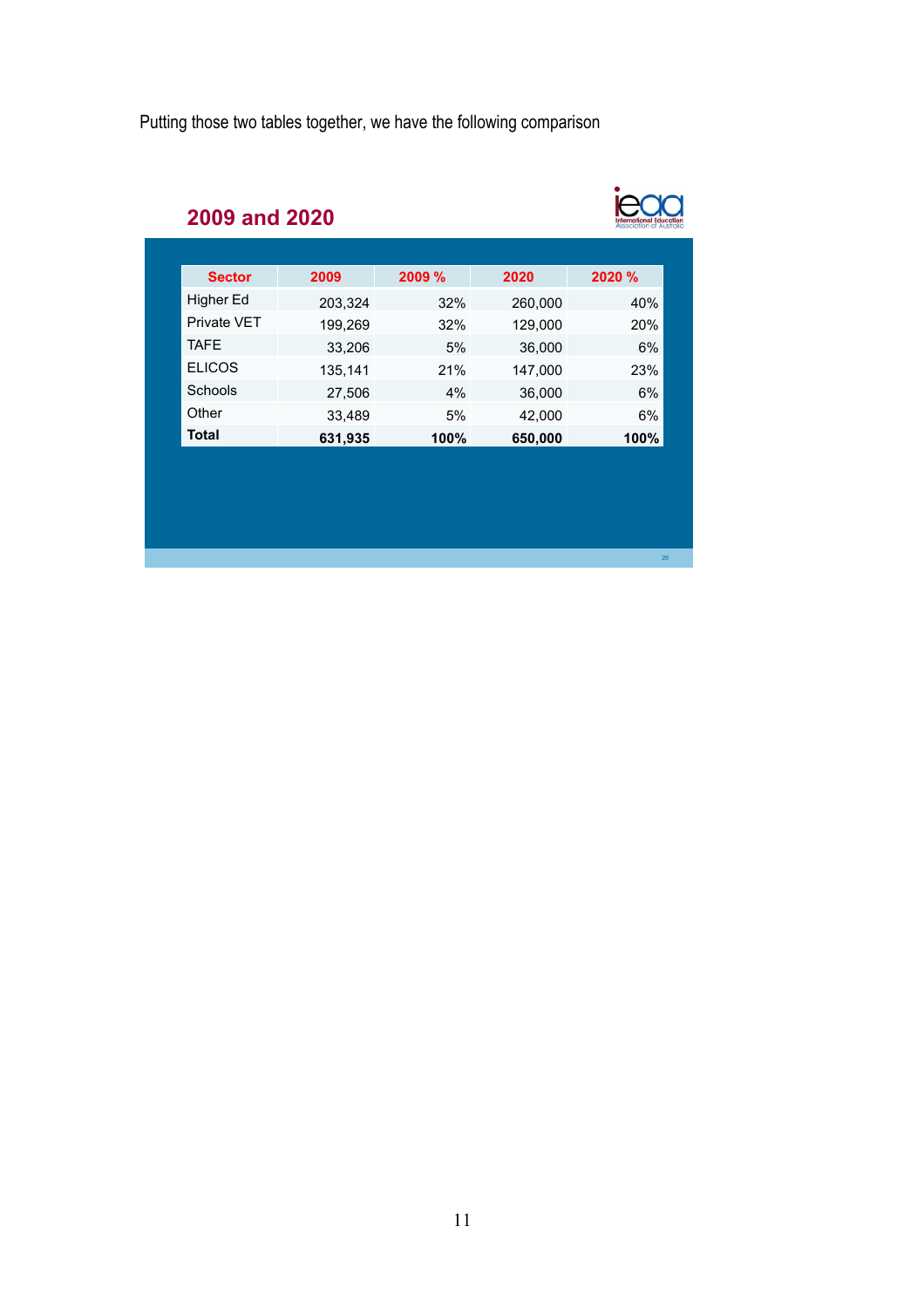### **Towards 2020: First Quarter 2010**



| <b>Sector</b> | 2009 % | 2020 % | 2010 Commencements % |
|---------------|--------|--------|----------------------|
| Higher Ed     | 32%    | 40%    | 38%                  |
| Private VET   | 32%    | 20%    | 23%                  |
| <b>TAFE</b>   | 5%     | 6%     | 7%                   |
| <b>ELICOS</b> | 21%    | 23%    | 19%                  |
| Schools       | 4%     | 6%     | 4%                   |
| Other         | 5%     | 6%     | 9%                   |
| <b>Total</b>  | 100%   | 100%   | 100%                 |
|               |        |        |                      |
|               |        |        |                      |
|               |        |        |                      |
|               |        |        |                      |

The first steps in this restructuring and rationalisation took place in the first quarter of 2010, where the numbers and shape of commencements provide us with a leading indicator of where Australia's international education industry might be heading.

The table compares the shape of Australia's international education industry at the end of 2009 with the sketched shape of the industry in 2020 and the shape of commencements in the first quarter of 2010.

Clearly, in one quarter, there has been a lot of movement from the 2009 shape towards the sketched 2020 shape.

ELICOS took a hit, with commencements in the first quarter of 2010 down 13% on the first quarter of 2009.

ELICOS commencements dropped 4,000 students, of which 2,400 or nearly 60% were from India. ELICOS commencements from India dropped 84%, from 2,945 in first quarter 2009 to 485 in first quarter 2010. Some years ago, I was in the ELICOS business, and I am not sure about building an ELICOS business model based on international students from India.

But the drop in ELICOS commencements was widespread, with only China, where numbers of commencements grew 11%, barely keeping the ELICOS canary singing in Australia's international education coalmine.

And the biggest danger to Australia's international education industry? A continued lack of coordination of federal and state government departments, operating without strategy, leadership, foresight or planning.

The ESOS (Education Services for Overseas Students) Act has real teeth.